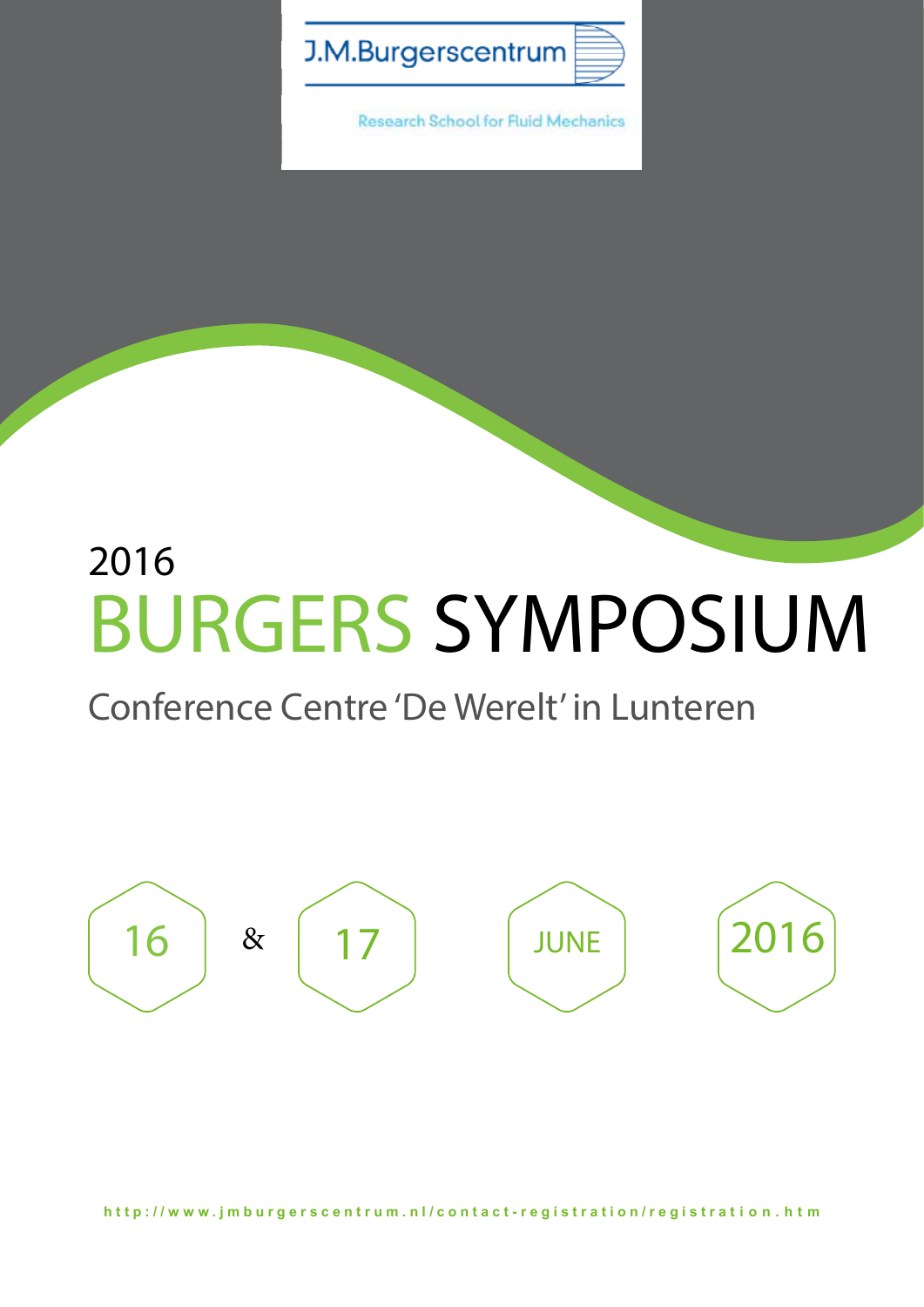The Burgers Symposium is a two-days meeting of the JM Burgers Centre (JMBC), and is the annual meeting platform for all (junior and senior) scientists of the JMBC. The programme of the Symposium will be attractive for all attendees, both junior and senior, both working on curiosity-driven and applied research projects, both numerically and theoretically oriented.

#### THE PROGRAMME INCLUDES :

- Burgers Lecture by Professor Jeroen van Beeck (Von Kármán Institute, Brussels)
- **Evening Lecture by Professor John Videler (emeritus Groningen & Leiden)**
- Parallel sessions with approx. 80 oral presentations by junior scientists (mostly PhD students and postdocs affiliated with the Burgers Centre)
- Award sessions of prizes :
	- Charles Hoogendoorn Fluid Dynamics Award (KIVI)
	- Leen van Wijngaarden Prize
	- Young Scientist Awards for the two best presentations of junior scientists
- Ample possibilities to meet colleagues and friends, during the coffee/tea breaks, lunches, the joint dinner, and the 'evening session' on the first day.

All JMBC members are invited to join in this annual meeting ! In particular we hope to welcome many (if not all) of the JMBC PhD students and postdocs.

Registration for the Symposium and hotel reservations should preferably be done in a coordinated way per JMBC group. We have invited all the JMBC professors to coordinate the registrations, hotel reservations, junior-speaker suggestions for all the members of their group, in order to promote a coherent organisation.

Other interested persons (members of the Industrial Advisory Board, and other interested individuals, …) should register individually via the JMBC website:

http://www.jmburgerscentrum.nl/contact-registration/registration.htm

We are looking forward to seeing you at the Burgers Symposium in Lunteren on 16 & 17 June!

> Ilse Hoekstein GertJan van Heijst